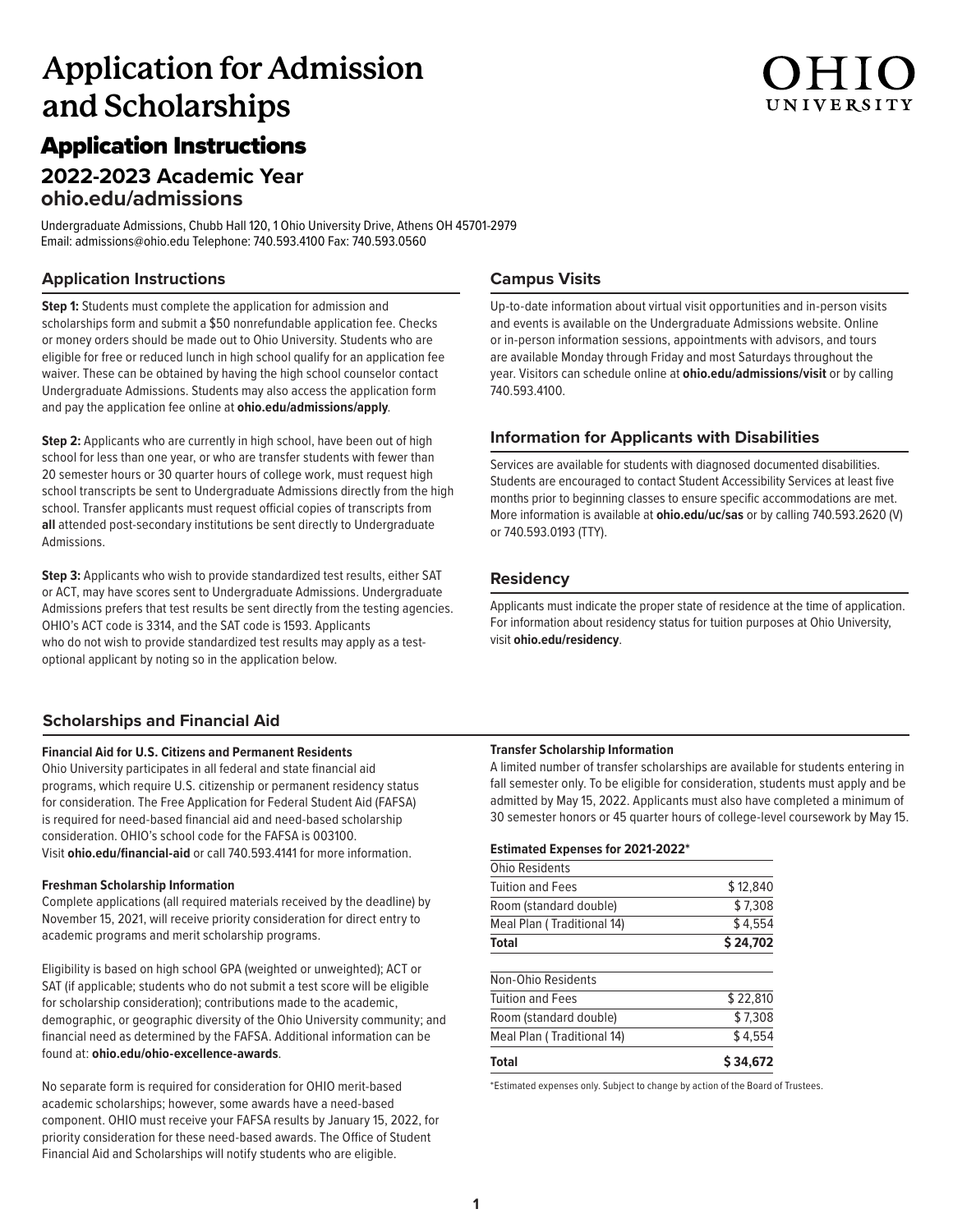### **Freshman Applicants**

To be competitive for admission, students must complete secondary school in a college-preparatory program and receive grades equivalent to a "B" (very good) or better in most of their high school coursework. Applications are reviewed individually to provide a careful evaluation of academic preparation. Visit **ohio.edu/admissions/freshman/selective-programs** to view guidelines used to evaluate first-year applicants to more selective academic programs.

| <b>Freshman Deadlines</b>                                             |                           |
|-----------------------------------------------------------------------|---------------------------|
| Fall Early Action Deadline*<br><b>Fall Rolling Admission Deadline</b> | November 15<br>February 1 |
| Spring Rolling Admission Deadline                                     | December 1                |
| Summer Rolling Admission Deadline**                                   | February 1                |

\*Complete applicants (all required materials received by the deadline) will receive priority consideration for direct entry to academic programs, merit scholarship programs, and University honors experiences.

\*\*In most cases, freshmen applying from high school will not be considered for direct admission to the summer term. Please note that entering in summer prevents freshmen from fully participating in Bobcat Student Orientation, disqualifies them from consideration for most scholarships, and may affect the financial aid award offer.

### **Admissions Tests**

Ohio University has adopted a test-optional pathway for admission to the Athens campus for freshman applicants. Freshman applicants may opt to submit ACT or SAT scores or they may apply without submitting test scores. Students should indicate whether or not they plan to apply test-optional in the "standardized tests" section of the application.

Undergraduate Admissions takes a holistic approach to reviewing every application for admission, and applying test-optional will not have a negative impact on students' admission decision. Test-optional students are eligible to be considered for all University benefits, including merit scholarships, need-based financial assistance, and honors and scholars programs. To learn more about OHIO's test optional pathway, visit **ohio.edu/admissions/apply/ test-optional.**

For students who choose to submit test scores, the composite score of the ACT or the combined math and evidence-based reading and writing scores on the SAT will be considered. Undergraduate Admissions will consider both new SAT and old SAT scores. While we continue to superscore (combine subscores from multiple test dates) across the same version of the SAT, we will not superscore between the new SAT and old SAT. ACT writing and SAT essay scores are not considered in the review process for scholarships. Ohio University requires that scores be sent directly from the testing agency. Ohio University's ACT code is 3314, and our SAT code is 1593.

### **Essay**

Applicants who have been out of high school for more than one year must submit an essay detailing activities since graduation.

Applicants to the E.W. Scripps School of Journalism are encouraged, though not required, to submit an essay detailing how they want to help shape the future of journalism.

Applicants to the College of Business are strongly encouraged to submit an essay.

Applicants to the Honors Tutorial College (HTC) should submit the essay questions as outlined on the HTC supplement.

For all other applicants, the essay is optional. If an applicant chooses to submit an optional essay, potential topics could include describing any academic challenges the applicant has faced, the applicant's academic and career objectives, or the applicant's involvement in community affairs. Recommended length is 250-500 words.

### **Other Optional Application Materials**

Applicants may choose to submit additional application materials with the application form. Optional application materials could include teacher or counselor recommendations; lists of extra-curricular activities or employment; and/or descriptions of honors, awards, and achievements. The applicant's full name should be clearly displayed on any supplemental documentation.

### **Honors and Scholars Programs, Priority Date Nov. 15**

Applicants who wish to be considered for honors and scholars programs must opt in to consideration by selecting the honors and scholars box on the application form (page 7). For best consideration, students should follow the instructions and submit the materials outlined on page 4. Eligible students may be asked to complete a separate supplemental application after they have submitted their application for admission.

### **Honors Tutorial College, Priority Date Nov. 15**

Honors Tutorial College (HTC) applicants must complete all pages of the application. For best consideration, applicants should follow instructions and submit the materials outlined on page 4. See page 4 for complete information about the HTC application process. Visit **ohio.edu/honors** for more information. For questions about applying to HTC, email honors.college@ohio.edu.

### **E. W. Scripps School of Journalism**

Applicants to the E.W. Scripps School of Journalism are encouraged, but not required, to submit an essay detailing how they want to help shape the future of journalism. No separate application form is required for admission to the school. If an applicant is not offered direct admission to the School of Journalism but is admitted to the University, the applicant may still be eligible for other available programs in the Scripps College of Communication. An applicant may also enter University College as an undecided student or select another major for which they may qualify. Most admitted students not offered direct admission to Journalism may appeal the decision. If applicable, information on other available majors and appeal instructions will be included in the decision letter. Visit **ohio.edu/scrippscollege/journalism** for more information.

### **School of Visual Communication**

The School of Visual Communication requires a portfolio review for direct admission to the program. For more information, contact the School of Visual Communication by emailing viscom@ohio.edu. More information about portfolio reviews can be found at **ohio.edu/ admissions/apply/school-visual-communication-portfolio-review**.

### **College of Fine Arts**

Applicants to the following majors within the College of Fine Arts must audition, interview, and/or submit a portfolio for admission purposes and for talent-based scholarship consderation: art + design BFA majors, all dance majors, film majors, all music majors, and theater BFA majors.

Applicants to the following majors are encouraged to interview and/or submit a portfolio for talent-based scholarship consideration: art + design BA majors and theater BA majors.

Information about virtual auditions/interviews/portfolio reviews can be found at:

- School of Art + Design: **ohio.edu/art-design-portfolios**
- School of Dance: **ohio.edu/dance-auditions**
- School of Film: **ohio.edu/film-materials**
- School of Music: **ohio.edu/music-auditions**
- School of Theater: **ohio.edu/theater-auditions**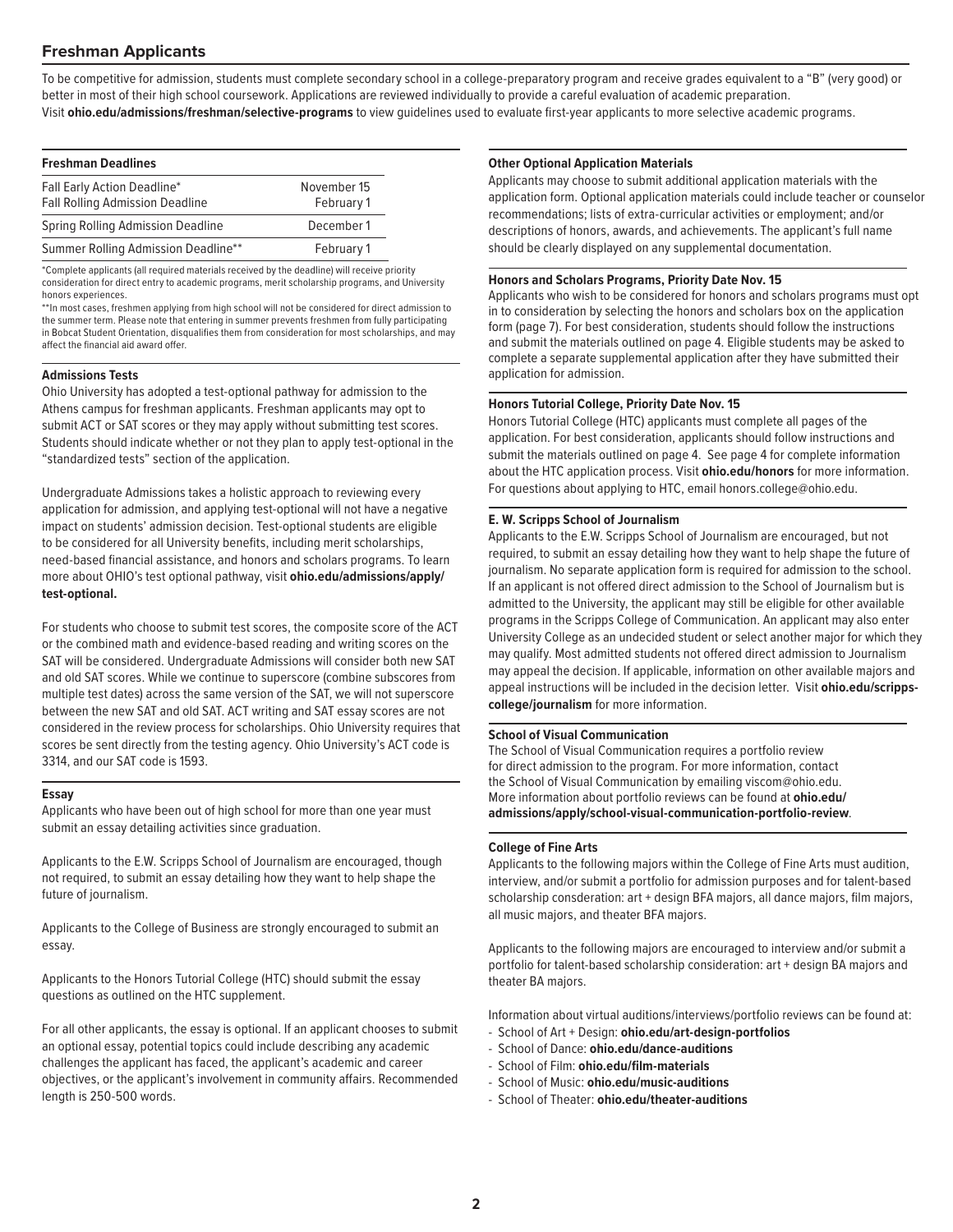### **Transfer Applicants**

### **Transcripts**

Applicants must have official transcripts sent directly from each college or university attended. Applicants who have completed fewer than 20 semester or 30 quarter hours of college-level courses at a regionally accredited institution must also submit official high school transcripts or GED results. Applicants may choose, but are not required, to provide standardized test results, either SAT or ACT. Undergraduate Admissions prefers that test results be sent directly from the testing agency. OHIO's ACT code is 3314, and the SAT code is 1593.

| <b>Transfer Application Priority Dates</b> |                      |                        |  |
|--------------------------------------------|----------------------|------------------------|--|
| Entering Semester Application Due          |                      | <b>Transcripts Due</b> |  |
| Fall                                       | June 15 <sup>*</sup> | July 15**              |  |
| Spring                                     | December 1           | December 15            |  |
| Summer                                     | April 15             | May 1                  |  |

\*Late applications will be considered on a space-available basis.

\*\*If your current institution is on a quarter calendar and your transcript will not be available until after the priority date, please have it sent as soon as possible. Transcripts from any institutions you previously attended should be sent in advance of the priority date.

### **College of Business**

T: 740.593.2000 The College of Business allows a limited number of students to apply for transfer into the College of Business for the purpose of earning a Bachelor of Business Administration (B.B.A) degree or Bachelor of Sport Management (B.S.M) degree. In order to transfer directly into the College of Business, students must have a cumulative GPA of no less than 2.5 on a 4.0 scale in at least 24 semester hours and must have completed the equivalent of 1) ENG 1510 and 2) ECON 1030 or ECON 1040.

### **Criminal Justice**

Email: university.college@ohio.edu Applicants must have completed an associate degree in a related field and have a minimum cumulative GPA of 2.0 on a 4.0 scale. Any applicant whose associate degree is in progress but who is academically eligible for admission to the University can be admitted to University College as a pre-BCJ student and can transition into the BCJ program after the associate degree is conferred.

### **Engineering and Computer Science**

T: 740.593.1474 Applicants must have completed 20 semester or 30 quarter hours with a minimum cumulative GPA of 2.5 on a 4.0 scale. Additionally, applicants must have completed the following equivalent math and science prerequisites with a "C" or better.

### **E.W. Scripps School of Journalism**

T: 740.593.2590 Applicants must have completed 30 semester or 45 quarter hours with a minimum cumulative GPA of 3.0 on a 4.0 scale. Applicants transferring from another institution who meet Ohio University admission requirements but not Journalism admission requirements will initially be admitted to University College as Undecided-intending Journalism students. Once successfully enrolled in Ohio University courses, applicants must then submit additional transfer application materials as described at **ohio.edu/ scripps-college/journalism/undergraduate/prospective-students/apply**.

### **Honors Tutorial College**

Email: honors.college@ohio.edu A limited number of transfer applicants may be considered, depending on program capacity. Visit **ohio.edu/honors** for more information.

### **J. Warren McClure School of Emerging Communication Technologies**

Email: mcclure@ohio.edu Applicants must have completed at least 32 semester or 48 quarter hours, with a minimum accumulative GPA of 2.5 on a 4.0 scale for direct admission.

### **School of Dance**

Email: dance@ohio.edu Applicants to all dance programs must audition. Visit **ohio.edu/finearts/dance** for further information.

### **School of Theater**

Email: theater@ohio.edu Applicants to all Theater BFA programs must audition, interview, or submit a portfolio. Visit **ohio.edu/finearts/theater** for further information.

### **School of Film**

Email: film@ohio.edu Applicants to the film program must submit supplementary application materials. Visit **ohio.edu/finearts/film** for further information.

### **School of Music**

Email: music@ohio.edu Applicants to all music programs must audition. Visit **ohio.edu/finearts/music** for further information.

### **School of Nursing**

T: 740.593.4494 Applicants must have a minimum cumulative GPA of 2.75 on a 4.0 scale, and have completed 30 semester credit hours at the post-secondary level. Additionally, applicants must have completed the equivalent of of CHEM 1205 and CHEM 1205 (lab), or CHEM 1210, or have a Math Placement Level 1 or higher. All applicants meeting admission criteria are initially admitted as Pre-Nursing. For more information regarding the major application process, please contact the School of Nursing.

### **School of Visual Communication**

Email: viscom@ohio.edu All applicants with a minimum accumulative GPA of 3.0 on a 4.0 scale at the time of transfer will be considered for admission to University College as Undecided-Intending Visual Communication. Applicants must submit additional materials available online at **ohio.edu/admissions/apply/school-visual-communicationportfolio-review**, or by contacting the School of Visual Communication.

### **Specialized Studies**

Applicants may declare the pre-Bachelor of Specialized Studies pre-major code upon completion of a B.S.S. Information Session and once a minimum 2.0 cumulative GPA is attained. Once a student is a pre-B.S.S. major, they will work with an assigned University College advisor to complete their individualized major proposal. Applicants must submit their proposal that will be reviewed by a faculty committee. Visit **ohio.edu/university-college** for more information and information session dates.

### **Teacher Education**

Email: education@ohio.edu During the second semester of the first year, applicants to any teacher education major apply to Teacher Candidacy. To gain admission to Teacher Candidacy, students must have completed 30 semester hours of credit with an overall GPA of 3.0 on a 4.0 scale.

### **Biological Sciences**

T: 740.597.1833 Applicants to the biological sciences major must have a 2.5 cumulative grade point average and have completed the equivalent of BIOS 1700 and 1705.

### **School of Art + Design**

Email: art-design@ohio.edu Applicants to all Art + Design BFA majors must submit a portfolio. Visit **ohio.edu/finearts/art** for further information.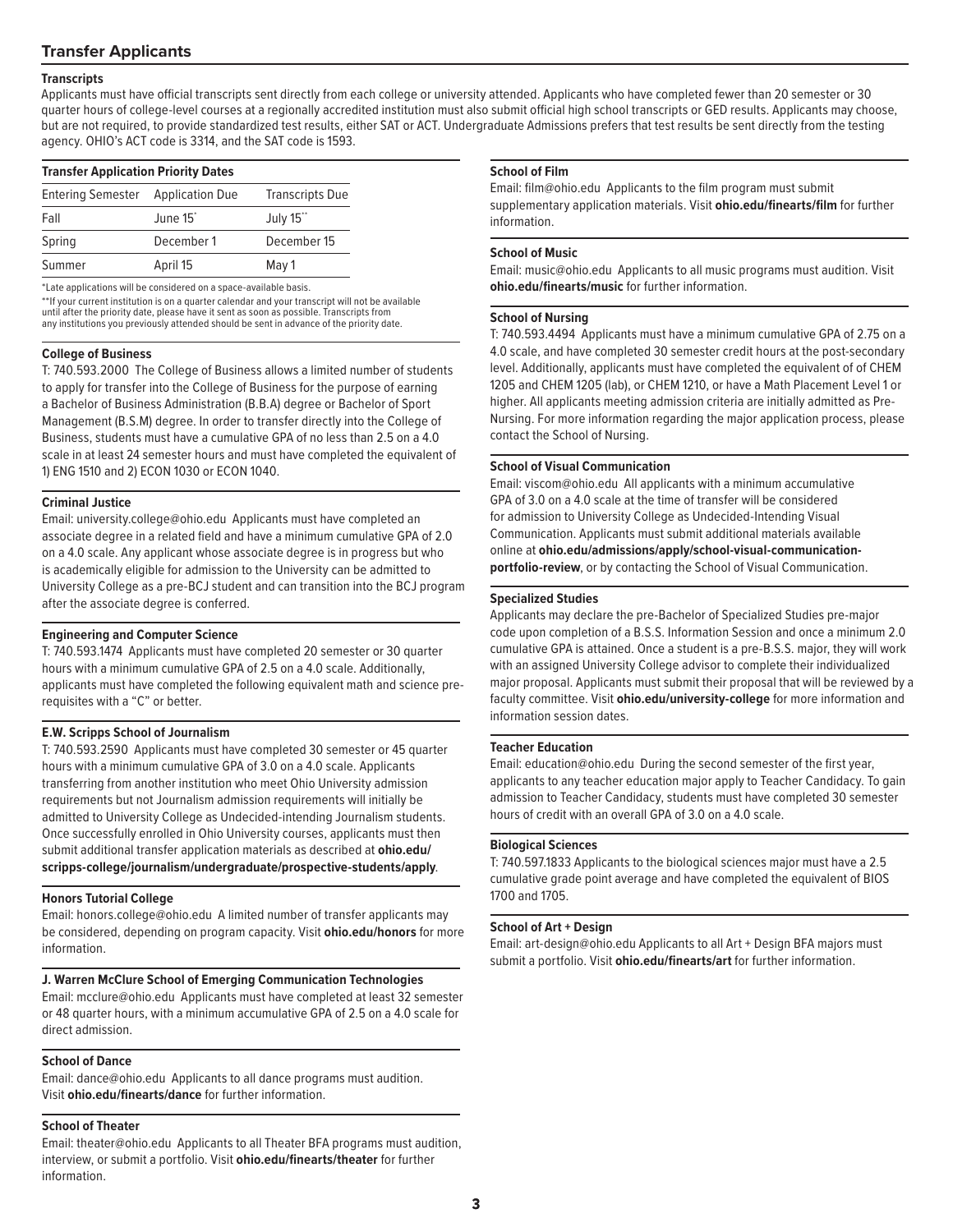### **Honors and Scholars Program**

Ohio University offers a rich array of honors and scholars opportunities for engaged students through the OHIO Honors Program (OHP), 1804 Scholars and OHP-designated honors and scholars programs, including the following:

Find more information about these programs and their unique offerings at **ohio.edu/honors-apply**.

- Appalachian Scholars (requires FAFSA submission)
- Connavino Honors in the Patton College of Education
- Copeland Scholars in the College of Business
- Cutler Scholars Program
- MacKenzie King Honors in the Patton College of Education
- Rankin Scholars Program
- Scripps Innovation Scholars
- Templeton Scholars Program
- Urban Scholars (requires FAFSA submission)
- Entrerpreneurship OHP track in the Center for Entrepreneurship

### **Application Process**

Please note that eligible selected students may be asked to complete a separate supplemental application after they have submitted the Common Application. Most successful candidates submit: (1) a list of extra-curricular activities, (2) one essay (either a Common Application essay prompt, which can be found at **commonapp.org/apply/essay-prompts**; OHIO's essay prompt; or the essays for the Honors Tutorial College academic programs), and (3) at least one letter of recommendation.

Some honors and scholars programs require interviews, and eligible students will be invited to participate.

### **Honors Tutorial College**

The Honors Tutorial College (HTC) offers a nationally distinctive undergraduate education based on the British tutorial model developed at Oxford and Cambridge universities. Tutorials consist of courses taught either one-on-one with a student and a professor or a very small seminar consisting of several HTC students and a professor. In general, HTC students take one tutorial per academic semester along with a mix of traditional courses. An education grounded in this approach provides for exceptional faculty mentoring, heightened intellectual development, and experiential learning opportunities. Success in a tutorial program also requires a high degree of maturity, selfmotivation, and curiosity. To learn more about HTC, applicants should visit **ohio.edu/honors.**

### **Application Process**

HTC has an application submission deadline of November 15, 2021, for all materials. On the Ohio University application form, be sure to check the box indicating that you are applying to the Honors Tutorial College and use the major codes specifically designated for HTC degree programs. The College is highly selective, typically enrolling frewer than 100 students each year across all of its programs of study. For best consideration, applicants should follow the honors and scholars programs application instructions above and answer the following two HTC questions, resulting in at least three essay submissions. Complete the following two Honors Tutorial questions for each Honors Tutorial major you selected. Recommended length is 500 words each.

HTC Question 1: *Please explain why you have chosen your particular program of study.*

 HTC Question 2: *We expect that one reason you seek a tutorial education is for the one-on-one interaction with faculty, but other than that, what interests you about pursuing a tutorial-based undergraduate education? What aspects of your education and life experience have prepared you for a tutorial education with its emphasis on research and creative activity?*

Complete applications received by November 15 will be reviewed by Undergraduate Admissions and HTC to determine whether the application will be forwarded to the Director(s) of Studies (faculty members responsible for administering each program of study) for further review. After November 15, 2021, Directors of Studies will select candidates for required interviews. Because of the nature of a tutorial education, an interview with Directors of Studies and faculty tutors is required. Interviewees who are not offered admission to an HTC program will automatically be reviewed for admission to the appropriate OHIO college.

### **Recommended Additional Admission Material**

To provide better insight into their abilities, HTC applicants are strongly encouraged to submit the optional materials below. Applicants who do not submit additional materials by November 15 may be contacted and asked to submit them at a later date. Applicants should not send original artwork or other "one-of-a-kind" materials. Because of the number of applications received, it will not be possible to return materials. Unless noted otherwise, materials should be emailed to admissions@ohio.edu.

### **Biological Sciences**

Applicants may submit two letters of recommendation, at least one from a math or science teacher.

### **Business**

Applicants may submit one writing sample, preferably a research paper.

### **Chemistry**

Applicants may submit two letters of recommendation, at least one from a math or science teacher.

### **Communication Studies**

Applicants may submit one writing sample, which may be any paper from high school.

### **Dance**

Applicants may submit a written essay on the significance of dance to the applicant's career objectives, along with two letters of recommendation, one from a dance instructor and one from an academic teacher or counselor. Writing samples from academic coursework are also encouraged.

### **English**

Applicants may submit a copy of an essay written for an English class, which analyzes a literary work. If possible, the essay should incorporate secondary sources (but this is not essential). Applicants interested in creative writing may also submit a short sample of creative work.

### **Film**

Applicants must submit one of the following items: a personal statement, a short essay, a link to your relevant work(s), an original screenplay, or a creative resume. Materials can be submitted at **ohio.edu/film-materials.**

### **Journalism**

Applicants may submit a writing portfolio including at least three samples of published work. Students who intend to study broadcast and/or multimedia journalism are also encouraged to submit links to short video or audio clips in addition to the writing portfolio.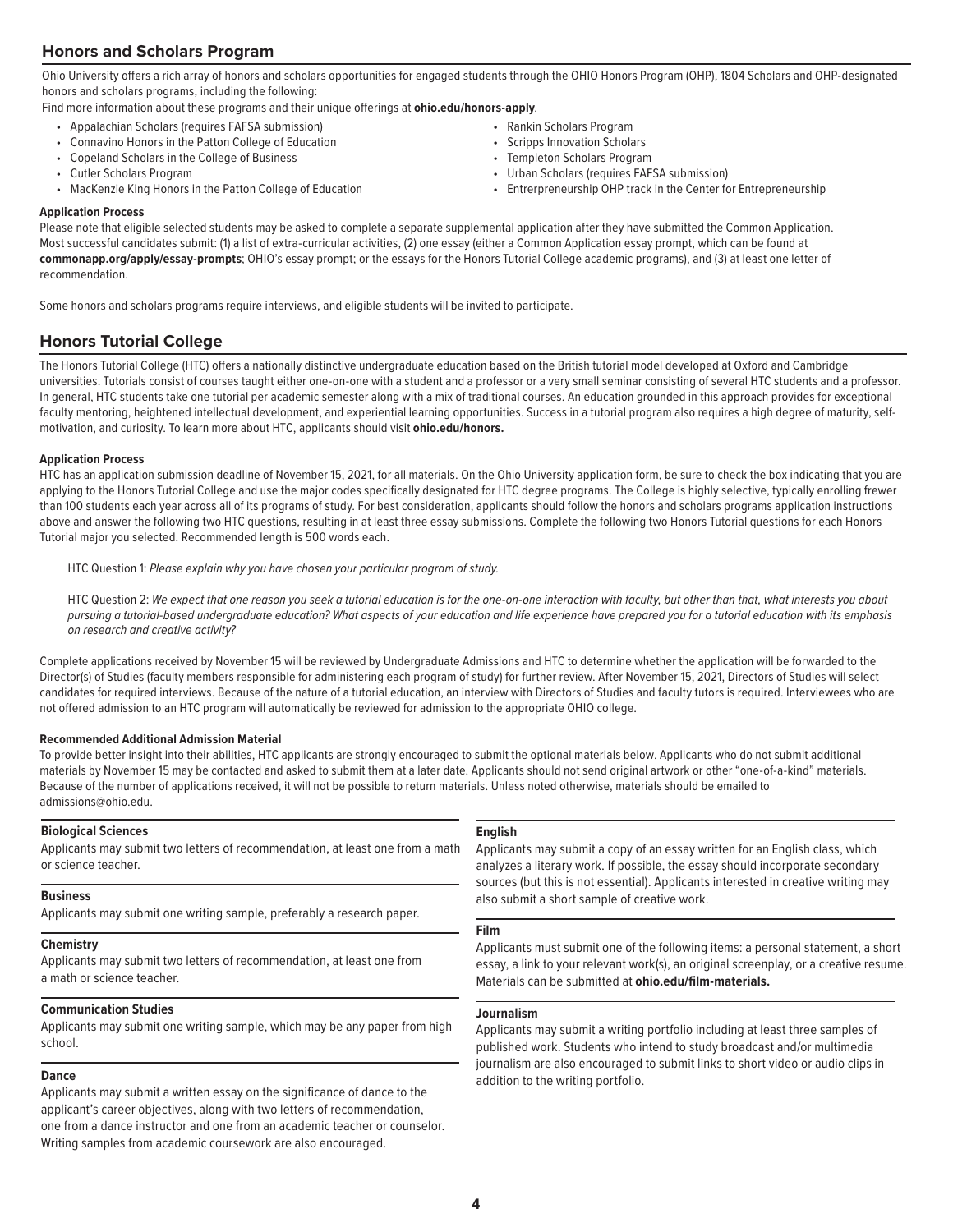### **Media Arts & Studies**

Applicants interested in integrated media (narrative video), music production and recording industry, screenwriting and producing, games and animation, or media and social change must submit a portfolio of work that may include creative or written work.

### **Neuroscience**

Applicants may submit two letters of recommendation, at least one from a math or science teacher.

### **Spanish**

Applicants may submit two letters of recommendation that speak to the applicant's knowledge and use of the language and culture. Samples of graded papers in Spanish with at least two pages of writing with teacher comments are also welcome.

### **Studio Art**

Applicants may submit an initial portfolio in electronic format for review at **ohio.edu/art-design-portfolios.**

### **Theater**

Applicants may submit a copy of a paper written for an English or social studies class.

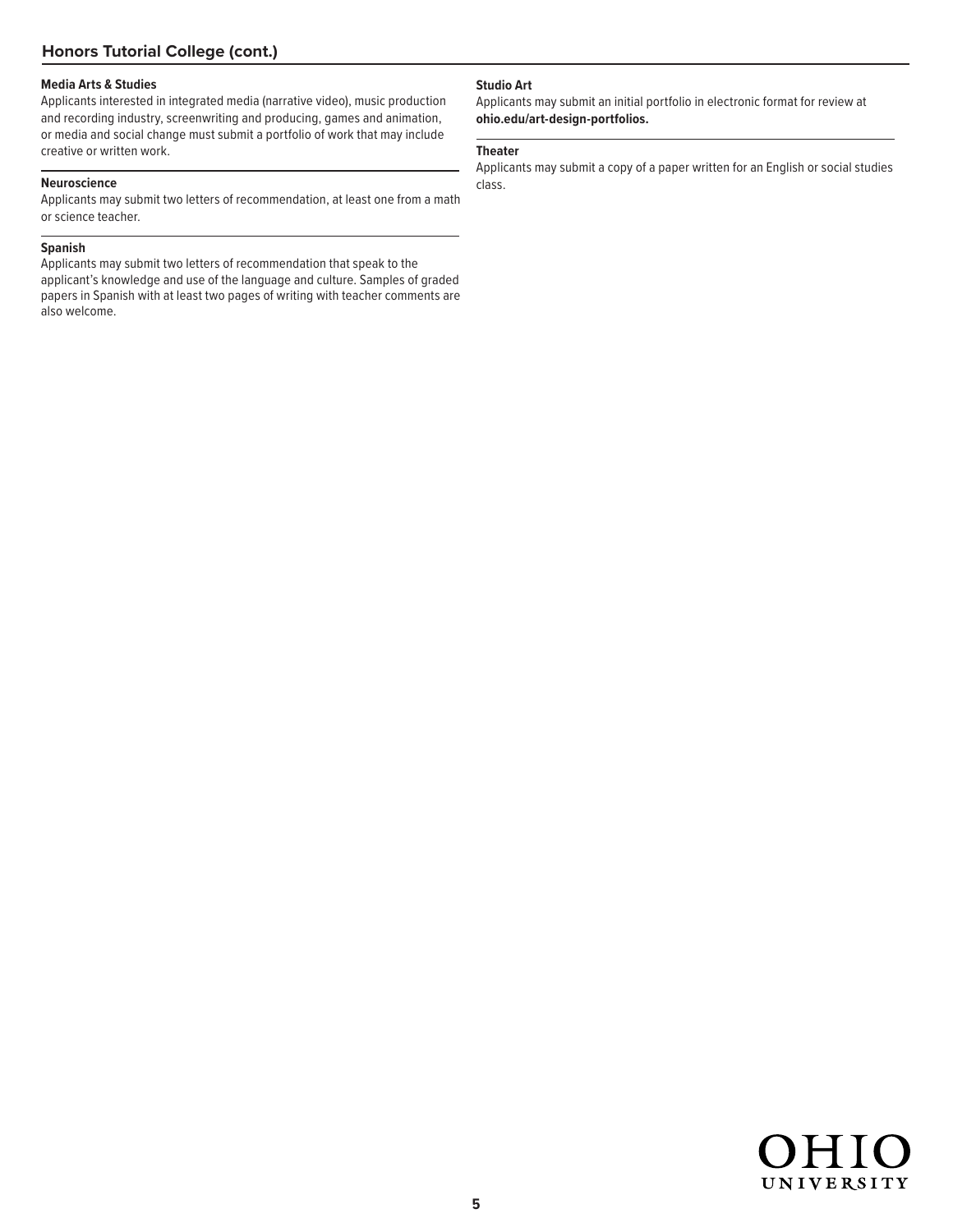# **Application for Admission and Scholarships**

# Application Form

# **2022-2023 Academic Year ohio.edu/admissions**

Undergraduate Admissions, Chubb Hall 120, 1 Ohio University Drive, Athens OH 45701-2979 Email: admissions@ohio.edu Telephone: 740.593.4100 Fax: 740.593.0560

**Failure to complete all sections may significantly delay the processing time of your application. Please sign your application and include the \$50 nonrefundable fee. An essay is required if you have been out of school for more than one year. An essay is recommended if you are applying as a freshman to the E.W. Scripps School of Journalism or the College of Business. If you are applying to the Honors Tutorial College, make sure to complete the HTC Application Supplement (priority date: Nov. 15).**

### **Your Information**

| Name                                                                                                                                                                   |                                              |                                                                                                                                                                                                                                                                                                                                                                                                                                                                                                                                                                                                                                                          |                         |  |
|------------------------------------------------------------------------------------------------------------------------------------------------------------------------|----------------------------------------------|----------------------------------------------------------------------------------------------------------------------------------------------------------------------------------------------------------------------------------------------------------------------------------------------------------------------------------------------------------------------------------------------------------------------------------------------------------------------------------------------------------------------------------------------------------------------------------------------------------------------------------------------------------|-------------------------|--|
| Last                                                                                                                                                                   | First                                        | Middle                                                                                                                                                                                                                                                                                                                                                                                                                                                                                                                                                                                                                                                   | Suffix (Jr., III, etc.) |  |
| Previous Name (other name under which your transcripts might appear)                                                                                                   |                                              |                                                                                                                                                                                                                                                                                                                                                                                                                                                                                                                                                                                                                                                          |                         |  |
| Last                                                                                                                                                                   | First                                        | Middle                                                                                                                                                                                                                                                                                                                                                                                                                                                                                                                                                                                                                                                   | Suffix (Jr., III, etc.) |  |
| Preferred Name (Nickname) _                                                                                                                                            |                                              |                                                                                                                                                                                                                                                                                                                                                                                                                                                                                                                                                                                                                                                          |                         |  |
| Date of Birth $\frac{1}{\text{mm}/\text{dd}/\text{yv}y}$ Legal Sex $\Box$ Male                                                                                         |                                              | Female Social Security Number                                                                                                                                                                                                                                                                                                                                                                                                                                                                                                                                                                                                                            |                         |  |
| documentation of your SSN to Undergraduate Admissions in advance of your FAFSA results being sent to Ohio University.                                                  |                                              | Please verify the accuracy of your Social Security Number before submitting your application. Entering an inaccurate SSN could cause significant problems with your student record, especially if you intend to<br>apply for need-based financial aid at OHIO. While submission of the SSN is optional on the application for admission and scholarships, please note that students who have not supplied a Social Security Number<br>to Ohio University cannot be considered for need-based financial aid. If you do not wish to provide a SSN at this time but would like to be considered for financial aid at OHIO, you will need to supply official |                         |  |
| Which type of applicant are you? (If you have not yet graduated high school but<br>have already earned college credit, you are still considered a freshman applicant.) |                                              | Freshman Applicant<br><b>Transfer Applicant</b>                                                                                                                                                                                                                                                                                                                                                                                                                                                                                                                                                                                                          |                         |  |
| For freshman applicants, what is your preferred admission plan?   Early Action (Deadline November 15)                                                                  |                                              | Rolling (Deadline February 1)                                                                                                                                                                                                                                                                                                                                                                                                                                                                                                                                                                                                                            |                         |  |
| Fall (August 2022)<br>When do you plan to enroll?                                                                                                                      | Spring (January 2023)                        | Summer I (May 2023)<br>Summer II (July 2023)                                                                                                                                                                                                                                                                                                                                                                                                                                                                                                                                                                                                             |                         |  |
|                                                                                                                                                                        |                                              | Athens applicants who live near OHIO's regional campuses will automatically be considered for admission to a regional campus if they are not selected for<br>admission to Athens. If you live near one of the regional campuses, you are encouraged to select your preferred regional campus below. If you would like to<br>be considered for admission to both Athens and a regional campus at the same time, please visit ohio.edu/oneohio for more information.                                                                                                                                                                                       |                         |  |
| Chillicothe<br><b>Regional Campuses:</b>                                                                                                                               | Eastern<br>Lancaster   Southern              | Zanesville                                                                                                                                                                                                                                                                                                                                                                                                                                                                                                                                                                                                                                               |                         |  |
| Arts and Sciences<br><b>Business</b><br>College:                                                                                                                       | Communication<br>Education                   | Engineering and Technology<br><b>Fine Arts</b>                                                                                                                                                                                                                                                                                                                                                                                                                                                                                                                                                                                                           |                         |  |
| Honors Tutorial College<br>International Studies<br><b>Health Sciences and Professions</b><br><b>University College</b>                                                |                                              |                                                                                                                                                                                                                                                                                                                                                                                                                                                                                                                                                                                                                                                          |                         |  |
| Please select the college and major to which you are applying. (Please refer to the majors list for options and major codes.)                                          |                                              |                                                                                                                                                                                                                                                                                                                                                                                                                                                                                                                                                                                                                                                          |                         |  |
| Major                                                                                                                                                                  |                                              | <b>Major Code</b>                                                                                                                                                                                                                                                                                                                                                                                                                                                                                                                                                                                                                                        |                         |  |
| What is your country of citizenship? __                                                                                                                                |                                              |                                                                                                                                                                                                                                                                                                                                                                                                                                                                                                                                                                                                                                                          |                         |  |
| Do you have a current immigration status?                                                                                                                              | <b>No</b><br>Yes                             |                                                                                                                                                                                                                                                                                                                                                                                                                                                                                                                                                                                                                                                          |                         |  |
| If yes, what is your current immigration status?                                                                                                                       | <b>Temporary Protective Status</b><br>Asvlee | Refugee Deferred Action for Childhood Arrivals                                                                                                                                                                                                                                                                                                                                                                                                                                                                                                                                                                                                           |                         |  |
|                                                                                                                                                                        | Undocumented                                 | <b>Permanent Resident</b><br>Other                                                                                                                                                                                                                                                                                                                                                                                                                                                                                                                                                                                                                       |                         |  |
| Are you an international student?<br>Yes                                                                                                                               | No                                           | If yes, please complete the International Application for Admission and Scholarships. DO NOT COMPLETE THIS FORM.                                                                                                                                                                                                                                                                                                                                                                                                                                                                                                                                         |                         |  |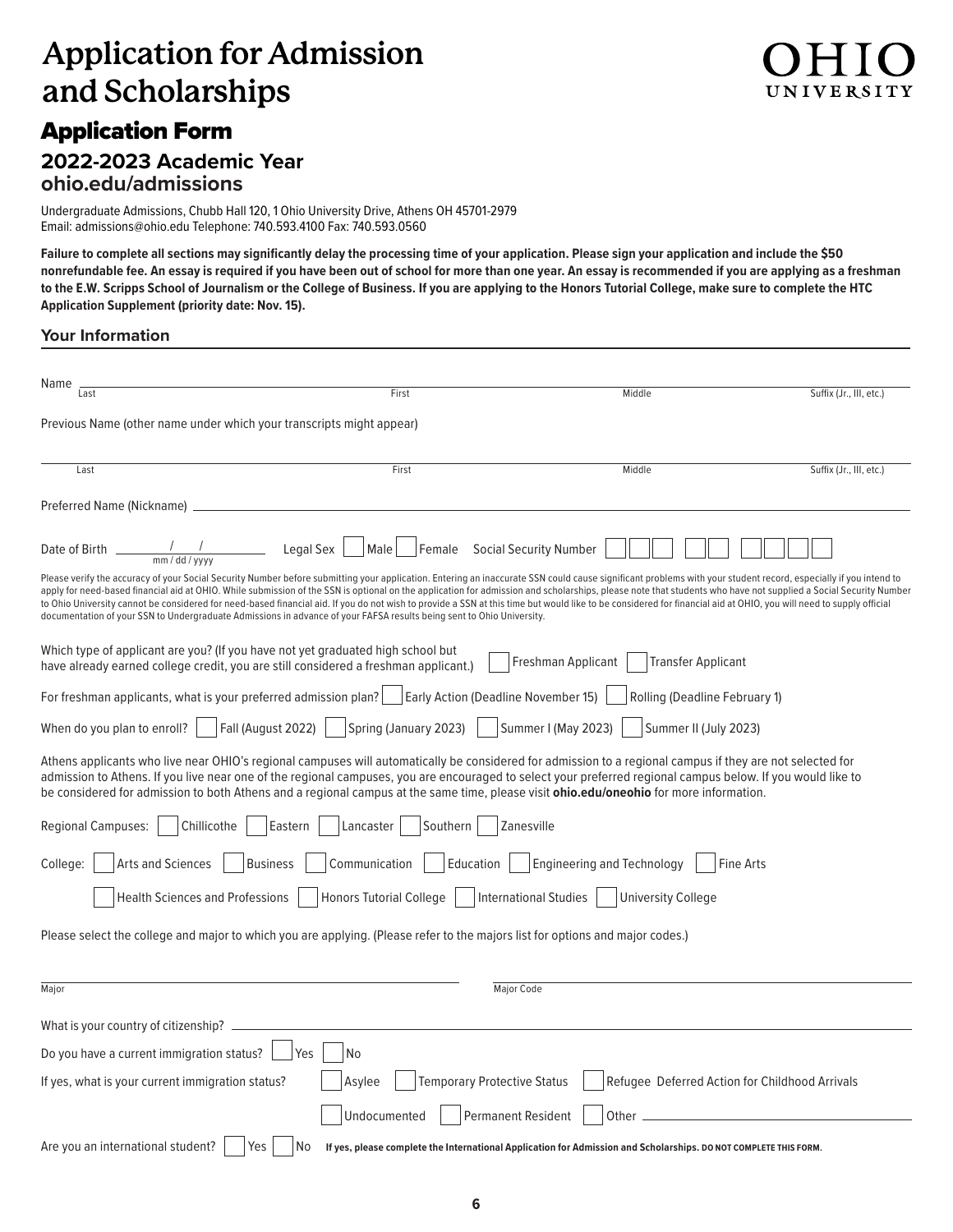| Are you an Ohio resident?<br>Yes<br>  No                                                                                                                                                                                                                                                                                                                                                                                                                                                                                                                                                                                                                                                                              |            |                                  | Since what date have you been an Ohio resident? $\frac{1}{\text{mm/dd/yyy}}$ |                                           |                       |                            |                 |
|-----------------------------------------------------------------------------------------------------------------------------------------------------------------------------------------------------------------------------------------------------------------------------------------------------------------------------------------------------------------------------------------------------------------------------------------------------------------------------------------------------------------------------------------------------------------------------------------------------------------------------------------------------------------------------------------------------------------------|------------|----------------------------------|------------------------------------------------------------------------------|-------------------------------------------|-----------------------|----------------------------|-----------------|
| What is your county of residence? _                                                                                                                                                                                                                                                                                                                                                                                                                                                                                                                                                                                                                                                                                   |            |                                  |                                                                              |                                           |                       |                            |                 |
| Where were you born?                                                                                                                                                                                                                                                                                                                                                                                                                                                                                                                                                                                                                                                                                                  |            |                                  |                                                                              |                                           |                       |                            |                 |
| City                                                                                                                                                                                                                                                                                                                                                                                                                                                                                                                                                                                                                                                                                                                  |            |                                  | State                                                                        |                                           |                       | Country                    |                 |
| <b>Permanent Address</b>                                                                                                                                                                                                                                                                                                                                                                                                                                                                                                                                                                                                                                                                                              |            |                                  |                                                                              |                                           |                       |                            |                 |
|                                                                                                                                                                                                                                                                                                                                                                                                                                                                                                                                                                                                                                                                                                                       |            |                                  |                                                                              |                                           |                       |                            |                 |
| <b>Street Address</b>                                                                                                                                                                                                                                                                                                                                                                                                                                                                                                                                                                                                                                                                                                 | Apartment# | City                             |                                                                              |                                           | State/Province        |                            |                 |
| Zip/Postal Code                                                                                                                                                                                                                                                                                                                                                                                                                                                                                                                                                                                                                                                                                                       | County     |                                  | Country                                                                      |                                           |                       | <b>Address Valid Since</b> | mm / dd / yyyy  |
| <b>Mailing Address</b>                                                                                                                                                                                                                                                                                                                                                                                                                                                                                                                                                                                                                                                                                                |            |                                  |                                                                              |                                           |                       |                            |                 |
|                                                                                                                                                                                                                                                                                                                                                                                                                                                                                                                                                                                                                                                                                                                       |            |                                  |                                                                              |                                           |                       |                            |                 |
| <b>Street Address</b>                                                                                                                                                                                                                                                                                                                                                                                                                                                                                                                                                                                                                                                                                                 | Apartment# | City                             |                                                                              |                                           | State/Province        |                            |                 |
|                                                                                                                                                                                                                                                                                                                                                                                                                                                                                                                                                                                                                                                                                                                       |            |                                  |                                                                              |                                           |                       |                            |                 |
| Zip/Postal Code                                                                                                                                                                                                                                                                                                                                                                                                                                                                                                                                                                                                                                                                                                       | County     |                                  | Country                                                                      |                                           |                       | <b>Address Valid Since</b> | mm / dd / yyyy  |
| Home Phone                                                                                                                                                                                                                                                                                                                                                                                                                                                                                                                                                                                                                                                                                                            |            |                                  | Cell Phone                                                                   |                                           |                       |                            |                 |
| (Area Code) Phone Number                                                                                                                                                                                                                                                                                                                                                                                                                                                                                                                                                                                                                                                                                              |            |                                  |                                                                              | (Area Code) Phone Number                  |                       |                            |                 |
| Yes, I give Ohio University permission to send me important updates and information about my application status. Contact methods may<br><b>Permission to text:</b><br>include text messaging and phone calls generated from an automated dialing system.                                                                                                                                                                                                                                                                                                                                                                                                                                                              |            |                                  |                                                                              |                                           |                       |                            |                 |
|                                                                                                                                                                                                                                                                                                                                                                                                                                                                                                                                                                                                                                                                                                                       |            |                                  |                                                                              |                                           |                       |                            |                 |
| <b>Ethnic Background</b>                                                                                                                                                                                                                                                                                                                                                                                                                                                                                                                                                                                                                                                                                              |            |                                  |                                                                              |                                           |                       |                            |                 |
| This information is optional and will not be used for discriminatory purposes.                                                                                                                                                                                                                                                                                                                                                                                                                                                                                                                                                                                                                                        |            |                                  |                                                                              |                                           |                       |                            |                 |
| Are you Hispanic or Latino?<br>Yes                                                                                                                                                                                                                                                                                                                                                                                                                                                                                                                                                                                                                                                                                    | No.        |                                  |                                                                              |                                           |                       |                            |                 |
| American Indian or Alaskan Native                                                                                                                                                                                                                                                                                                                                                                                                                                                                                                                                                                                                                                                                                     | Asian      | <b>Black or African American</b> |                                                                              | Native Hawaiian or Other Pacific Islander |                       |                            | White           |
| <b>Military Status</b>                                                                                                                                                                                                                                                                                                                                                                                                                                                                                                                                                                                                                                                                                                |            |                                  |                                                                              |                                           |                       |                            |                 |
| Ohio University is a designated Military Friendly® School. Responses to these questions may be used in communicating additional information to you about the Veterans and Military Student Services Center and other                                                                                                                                                                                                                                                                                                                                                                                                                                                                                                  |            |                                  |                                                                              |                                           |                       |                            |                 |
| campus resources including advising, support, and financial services.<br>Are you currently serving on active duty in the U.S. Armed Forces for purposes other than training?                                                                                                                                                                                                                                                                                                                                                                                                                                                                                                                                          |            |                                  |                                                                              |                                           | Yes                   | No                         |                 |
| Are you a veteran of the U.S. Armed Forces?                                                                                                                                                                                                                                                                                                                                                                                                                                                                                                                                                                                                                                                                           |            |                                  |                                                                              |                                           | Yes                   | No                         |                 |
| For purposes of the following questions, a veteran is defined as an individual who (1) has engaged in active duty in the U.S. Armed Forces (Army, Navy, Air Force, Marines, or Coast Guard) or is a National Guard                                                                                                                                                                                                                                                                                                                                                                                                                                                                                                    |            |                                  |                                                                              |                                           |                       |                            |                 |
| or Reserve enlistee who was called to active duty for other than state or training purposes, or was a cadet or midshipman at one of the service academies, and (2) was released under a condition other than<br>dishonorable. Also answer "Yes" if these conditions do not apply now but will apply by June 30, 2022. An individual should answer "No" if he/she (1) has never engaged in active duty in the U.S. Armed Forces,<br>(2) is currently an ROTC student or cadet or midshipman at a service academy, (3) is a national Guard or Reserve enlistee activated only for state or training purposes, or (4) was engaged in active duty in the U.S.<br>Armed Forces but released under dishonorable conditions. |            |                                  |                                                                              |                                           |                       |                            |                 |
| Are you a member of the National Guard or the U.S. Armed Forces reserve?                                                                                                                                                                                                                                                                                                                                                                                                                                                                                                                                                                                                                                              |            |                                  |                                                                              |                                           | Yes                   | No                         |                 |
| Would your family like to receive information about Veterans Affairs educational benefits and services available<br>through the Ohio University Veterans and Military Student Services Center?                                                                                                                                                                                                                                                                                                                                                                                                                                                                                                                        |            |                                  |                                                                              |                                           | Yes                   | No                         |                 |
| <b>Emergency Contact Information</b>                                                                                                                                                                                                                                                                                                                                                                                                                                                                                                                                                                                                                                                                                  |            |                                  |                                                                              |                                           |                       |                            |                 |
|                                                                                                                                                                                                                                                                                                                                                                                                                                                                                                                                                                                                                                                                                                                       |            |                                  |                                                                              |                                           |                       |                            |                 |
| Name<br>Last                                                                                                                                                                                                                                                                                                                                                                                                                                                                                                                                                                                                                                                                                                          |            |                                  | First                                                                        |                                           |                       |                            |                 |
| Address                                                                                                                                                                                                                                                                                                                                                                                                                                                                                                                                                                                                                                                                                                               |            |                                  |                                                                              |                                           |                       |                            |                 |
| <b>Street Address</b>                                                                                                                                                                                                                                                                                                                                                                                                                                                                                                                                                                                                                                                                                                 |            |                                  |                                                                              |                                           |                       |                            | Apartment#      |
|                                                                                                                                                                                                                                                                                                                                                                                                                                                                                                                                                                                                                                                                                                                       |            |                                  |                                                                              |                                           |                       |                            |                 |
| City                                                                                                                                                                                                                                                                                                                                                                                                                                                                                                                                                                                                                                                                                                                  |            | State/Province                   |                                                                              |                                           |                       |                            | Zip/Postal Code |
| County                                                                                                                                                                                                                                                                                                                                                                                                                                                                                                                                                                                                                                                                                                                |            |                                  |                                                                              |                                           | Country (if not U.S.) |                            |                 |
| <b>Phone Number</b>                                                                                                                                                                                                                                                                                                                                                                                                                                                                                                                                                                                                                                                                                                   |            |                                  |                                                                              | Phone Type                                | Home                  | Work                       | Cell            |
|                                                                                                                                                                                                                                                                                                                                                                                                                                                                                                                                                                                                                                                                                                                       |            |                                  |                                                                              |                                           |                       |                            |                 |
| Relationship                                                                                                                                                                                                                                                                                                                                                                                                                                                                                                                                                                                                                                                                                                          |            |                                  | Email                                                                        |                                           |                       |                            |                 |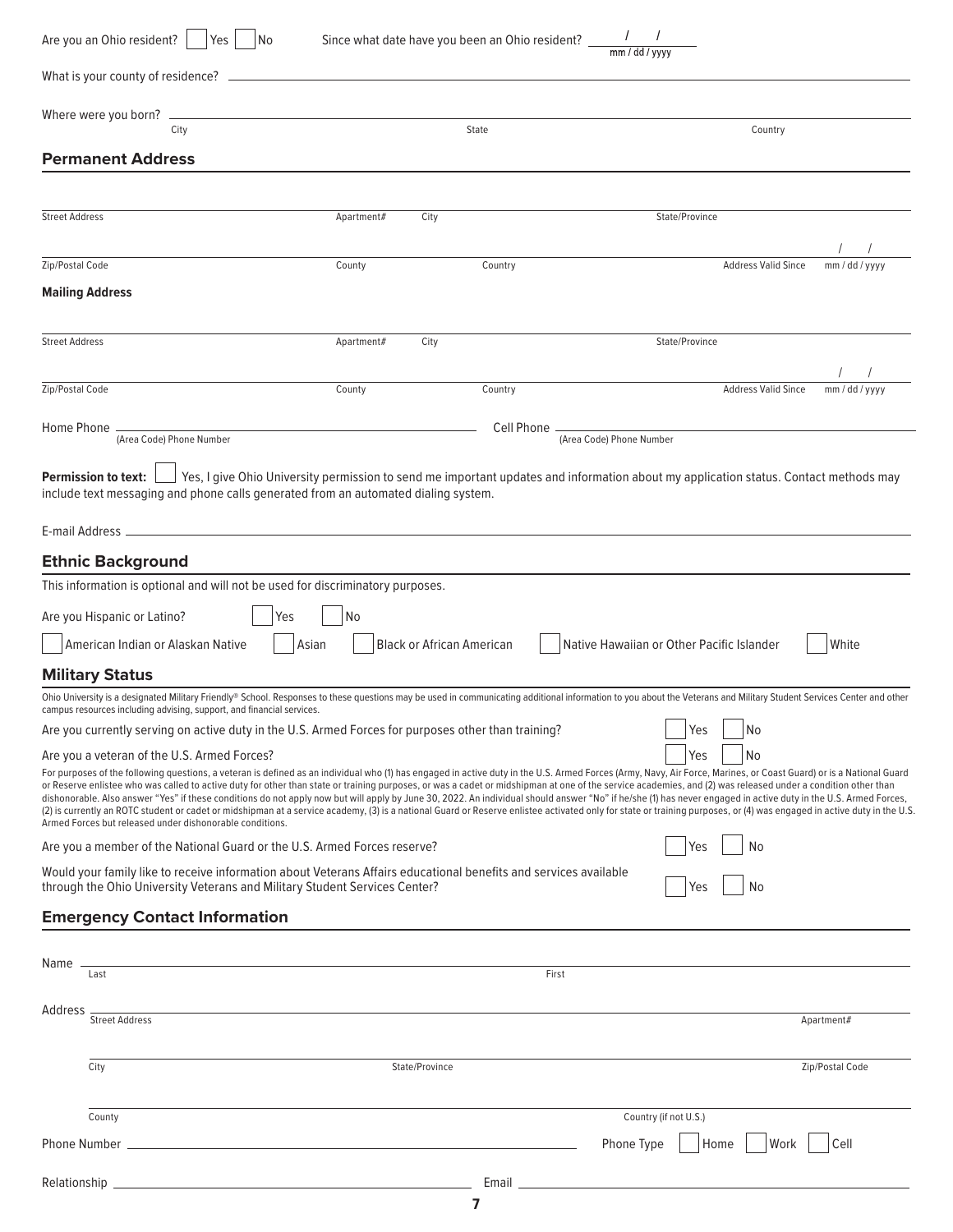### **Family Information**

| Would you like to receive more information about resources available to students who are or have been in foster care?<br>No<br>Yes |                                                                        |  |
|------------------------------------------------------------------------------------------------------------------------------------|------------------------------------------------------------------------|--|
| <b>Parent/Guardian 1</b>                                                                                                           |                                                                        |  |
| Highest level of school this parent or guardian has completed                                                                      |                                                                        |  |
| Less than HS Graduate<br>HS Graduate or Equivalent<br>Some College                                                                 | Technical School   2-Year College Degree  <br>Bachelor's Level Degree  |  |
| Some Graduate School<br>Master's Level Degree<br>Doctorate (Academic)                                                              | Doctorate (Professional)<br>Post-Doctorate                             |  |
| Did this parent or guardian graduate from Ohio University?<br>Yes<br>No                                                            | Graduation Year<br><b>YYYY</b>                                         |  |
| Is this parent or guardian an employee of Ohio University?<br>Yes<br>No                                                            |                                                                        |  |
| Name<br>Last                                                                                                                       | First                                                                  |  |
|                                                                                                                                    |                                                                        |  |
|                                                                                                                                    |                                                                        |  |
|                                                                                                                                    | Home<br>Work<br>Cell                                                   |  |
| Mother<br>Father<br>Step-Father<br>Step-Mother<br>Relationship                                                                     | Legal Guardian                                                         |  |
| <b>Parent/Guardian 2</b>                                                                                                           |                                                                        |  |
| Highest level of school this parent or guardian has completed                                                                      |                                                                        |  |
| Less than HS Graduate<br>HS Graduate or Equivalent<br>Some College                                                                 | 2-Year College Degree<br>Technical School  <br>Bachelor's Level Degree |  |
| Some Graduate School<br>Master's Level Degree<br>Doctorate (Academic)                                                              | Doctorate (Professional)<br>Post-Doctorate                             |  |
| Did this parent or guardian graduate from Ohio University?<br>Yes<br>No                                                            | Graduation Year __<br>YYYY                                             |  |
| Is this parent or guardian an employee of Ohio University?<br>No<br>Yes                                                            |                                                                        |  |
| Name                                                                                                                               |                                                                        |  |
| Last                                                                                                                               | First                                                                  |  |
| E-mail Address -                                                                                                                   |                                                                        |  |
|                                                                                                                                    | Home<br>Work<br>Cell                                                   |  |
| Mother   Father   Step-Father   Step-Mother   Legal Guardian<br>Relationship                                                       |                                                                        |  |
| Do you have family members who have attended, or are currently attending, Ohio University?                                         | Yes<br>l No                                                            |  |
| Name $\frac{1}{\text{Last}}$<br><u> 1989 - Johann Stoff, amerikansk politiker (d. 1989)</u>                                        | First                                                                  |  |
|                                                                                                                                    | YYYY                                                                   |  |
|                                                                                                                                    |                                                                        |  |
| <u> 1989 - Johann Stoff, amerikansk politiker (d. 1989)</u><br>Name $\frac{1}{\text{Last}}$                                        | First                                                                  |  |
|                                                                                                                                    |                                                                        |  |
| Name $\frac{1}{\text{Last}}$                                                                                                       | YYYY                                                                   |  |
|                                                                                                                                    | First                                                                  |  |
|                                                                                                                                    | YYYY                                                                   |  |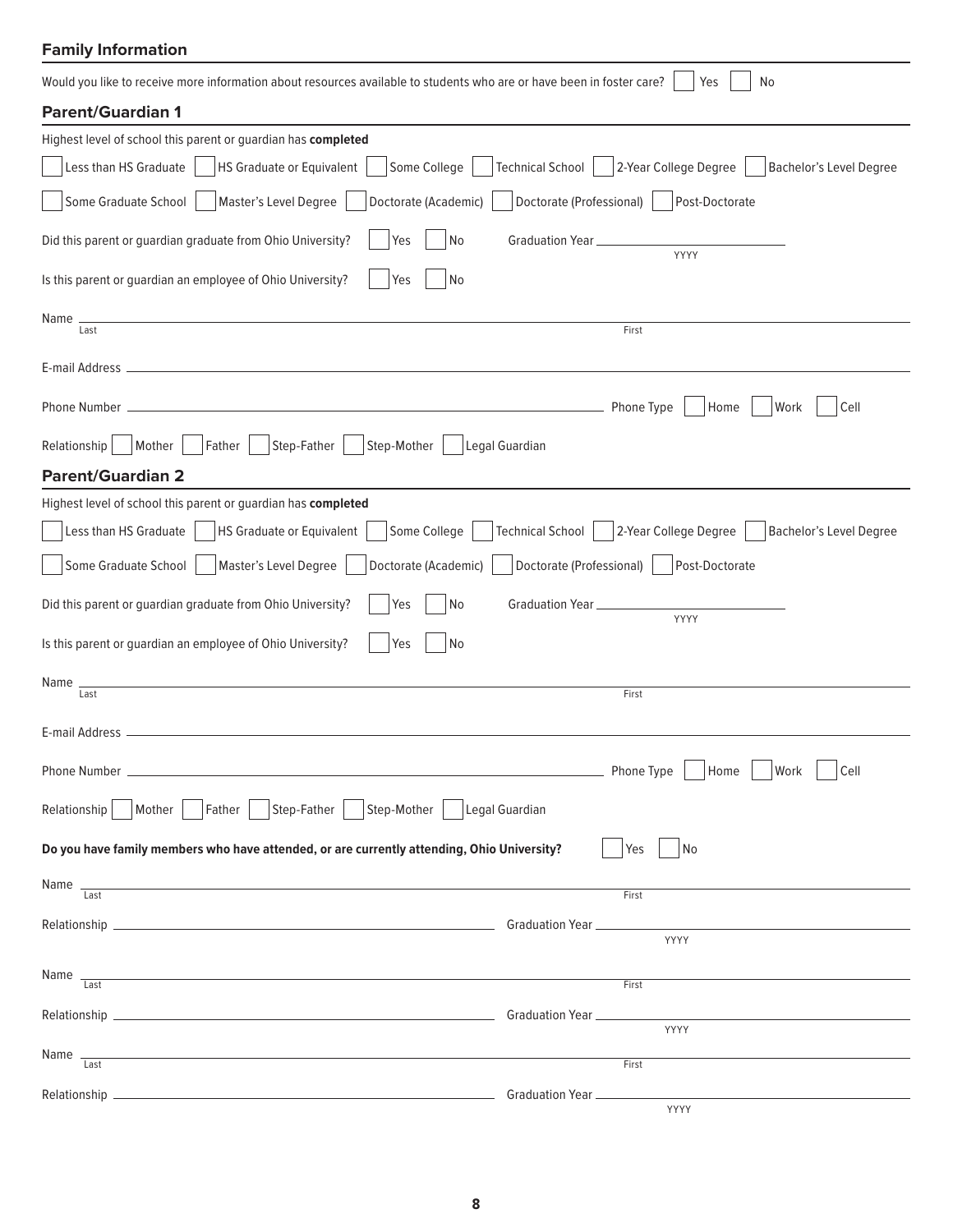| <b>Your Education</b>                                                                                                                                    |                           |
|----------------------------------------------------------------------------------------------------------------------------------------------------------|---------------------------|
| Public<br><b>Current High School</b><br>High School Type<br>Private<br>Homeschool                                                                        |                           |
|                                                                                                                                                          |                           |
| City<br>State/Province                                                                                                                                   | <b>CEEB Code</b>          |
| Graduation Date $\frac{1}{2}$ $\frac{1}{2}$ GED? Yes $\frac{1}{2}$ No $\frac{1}{2}$ $\frac{1}{2}$                                                        |                           |
| <b>College Coursework</b>                                                                                                                                |                           |
| Have you ever taken Ohio University coursework (regardless of location or level)?<br>Have you attended any other colleges or universities?               | No<br>Yes<br>No<br>Yes    |
| <b>College Background</b>                                                                                                                                |                           |
| Attach additional sheets if necessary.                                                                                                                   |                           |
|                                                                                                                                                          |                           |
| City<br>State/Province                                                                                                                                   | Country                   |
| Beginning Date of Attendance $\frac{1}{2}$ $\frac{1}{2}$ End Date of Attendance $\frac{1}{2}$ $\frac{1}{2}$                                              |                           |
|                                                                                                                                                          |                           |
|                                                                                                                                                          | $mm$ / dd / yyyy          |
|                                                                                                                                                          |                           |
| City<br>State/Province                                                                                                                                   | Country                   |
| Beginning Date of Attendance $\frac{1}{2\pi} \frac{1}{\text{mm}/\text{dd}/\text{yyy}}$ End Date of Attendance $\frac{1}{\text{mm}/\text{dd}/\text{yyy}}$ |                           |
|                                                                                                                                                          |                           |
|                                                                                                                                                          | $1 - 1$<br>mm / dd / yyyy |
|                                                                                                                                                          |                           |
| State/Province<br>City                                                                                                                                   | Country                   |
|                                                                                                                                                          |                           |
|                                                                                                                                                          |                           |
|                                                                                                                                                          | $mm$ / dd / yyyy          |

### **COVID-19 Events (Optional)**

Community disruptions such as COVID-19 and natural disasters can have deep and long-lasting impacts. If you need it, this space is yours to describe those impacts (attach additional sheets if necessary). Ohio University cares about the effects on your health and well-being, safety, family circumstances, future plans, and education, including access to reliable technology and quiet study spaces.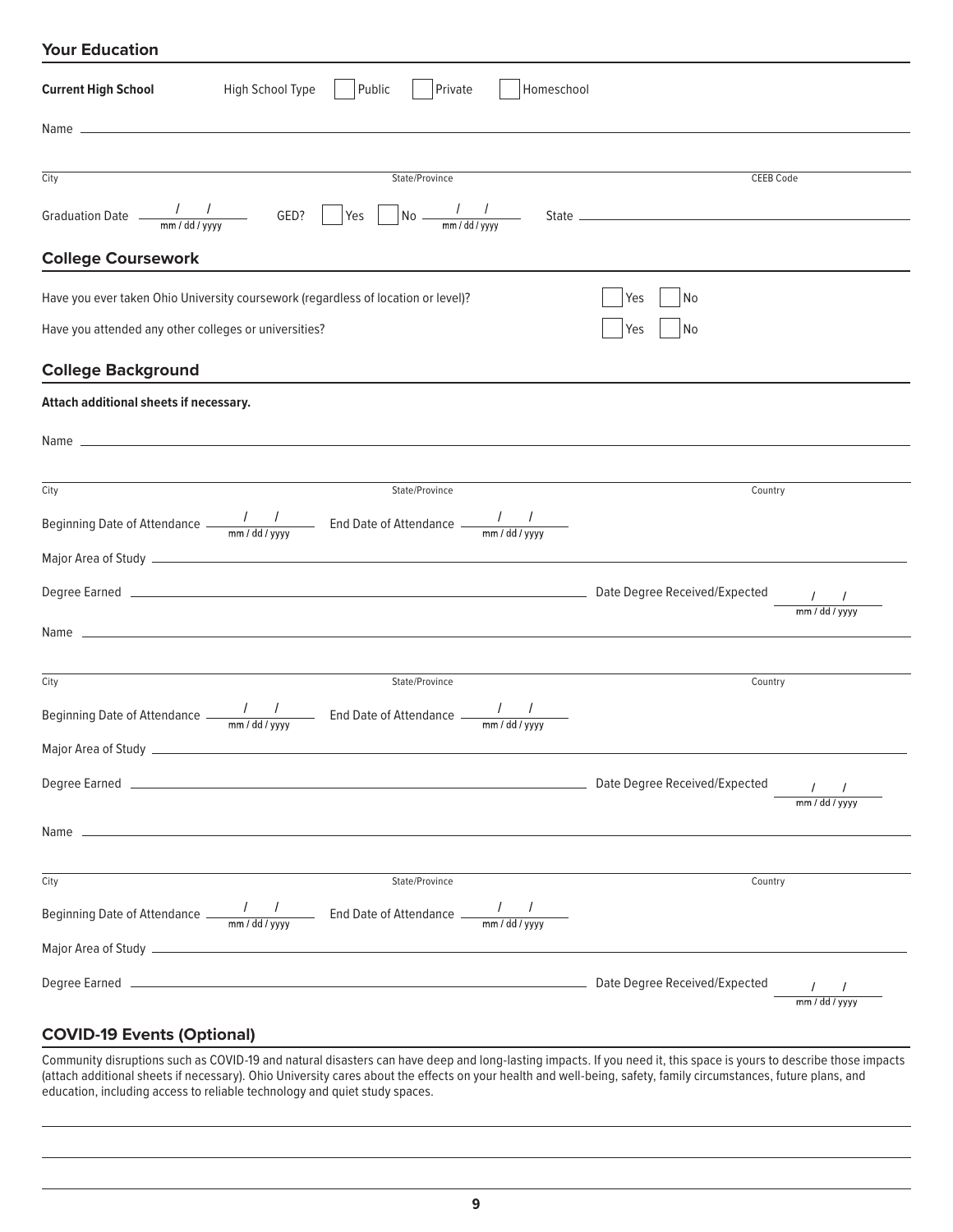### **Signature Date** / /

I understand that I am responsible for submitting complete and accurate information on my application form and in all related application materials. I certify that the information contained in this application form and in all application materials is complete and accurate, and I understand that submission of inaccurate information by me or at my direction may be sufficient cause for terminating my enrollment. I understand that I am required to notify Undergraduate Admissions if any of the information provided on this application for admission changes after submission. Ohio University reserves the right to alter terms of admission, up to and including revocation of the admission offer, if necessary.

Ohio University Notice of Nondiscrimination: Ohio University, an equal access/equal opportunity affirmative action institution, does not discriminate against any person in educational or employment opportunities because of race, color, religion, age, national ancestry, ethnicity, national origin, sex, pregnancy, sexual orientation, gender identity or expression, military service or veteran status, mental or phyiscal disability, or genetic information. Retaliation is also prohibited by University policy. Visit **ohio.edu/equity-civil-rights** to learn more about the University's nondiscrimination policies as well as contact information for the Title IX coordinator, or **ohio.edu/uc/sas** for information about the ADA/504 coordinator. ©2022 Ohio University. All rights reserved.

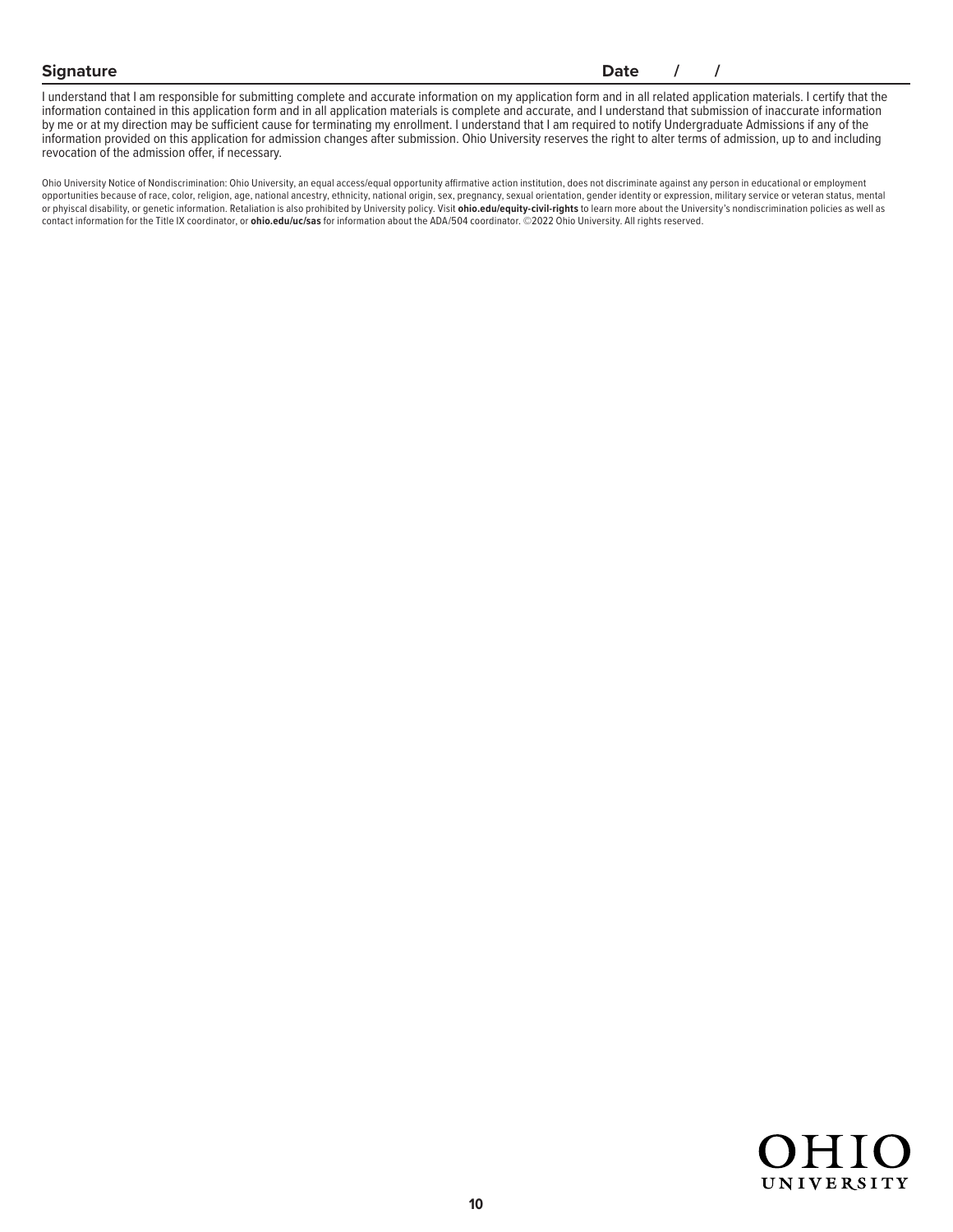# **Application for Admission and Scholarships**

# Athens Campus Majors List

# **2022-2023 Academic Year**

**ohio.edu/admissions**

Undergraduate Admissions, Chubb Hall 120, 1 Ohio University Drive, Athens OH 45701-2979 Email: admissions@ohio.edu Telephone: 740.593.4100 Fax: 740.593.0560

The prefix of each major code indicates the type of degree awarded in that major. In some cases, it indicates that an additional application process is required for admission to the major.

**AA** Associate in Arts **AAS** Associate in Applied Science **AS** Associate in Science **BA** Bachelor of Arts **BB** Bachelor of Business Administration

### **CENTER FOR INTERNATIONAL STUDIES**

| BA4405        | Global Studies - Africa        |
|---------------|--------------------------------|
| BA4406        | Global Studies - Asia          |
| <b>BA4407</b> | Global Studies - Europe        |
| <b>BA4408</b> | Global Studies - Latin America |
| BA4409        | Global Studies - War and Peace |

### **COLLEGE OF ARTS AND SCIENCES**

Some of the majors in this college have two major codes. In general, with these majors applicants have the option of choosing a degree program that is oriented either more toward the sciences (BS) or toward the liberal arts (BA). Details on the differences can be found in the College of Arts and Sciences section of the Undergraduate Catalog. Applicants may want to consult with an admissions advisor or a college representative about choosing an option.

### **African American Studies African American Studies Anthropology** Anthropology **Biological Sciences** BS2121 Biological Sciences BS2520 Cellular and Molecular Biology<br>BA2129 Environmental Biology **Environmental Biology** BA2128 Human Biology BS2126 Marine, Freshwater, and Environmental Biology<br>BS0411 Microbiology Microbiology BS2127 Pre-Dentistry BS2127 Pre-Medicine BS2127 Pre-Optometry BS2507 Pre-Physical Therapy BS2127 Pre-Veterinary Medicine BS2522 Wildlife and Conservation Biology

### **Chemistry and Biochemistry**

| <b>Environmental Chemistry</b> |
|--------------------------------|
|                                |
|                                |
|                                |
|                                |
|                                |

### **Classics and World Religions**

| BA5214        | <b>Classical Civilization</b> |
|---------------|-------------------------------|
| <b>BA5217</b> | <b>Classical Languages</b>    |
| <b>BA5215</b> | <b>World Religions</b>        |

| <b>BS</b> Bachelor of Science                  |
|------------------------------------------------|
| <b>BM</b> Bachelor of Music                    |
| <b>BJ</b> Bachelor of Science in Journalism    |
| <b>BF</b> Bachelor of Fine Arts                |
| <b>BC</b> Bachelor of Science in Communication |
|                                                |

### **Economics** Economics<sup>14</sup>

| حاجة الم |           |
|----------|-----------|
| BS4225   | Economics |

| <b>English</b><br>BA5232<br>BA5236<br><b>BA5230</b><br>BA5234 | <b>Creative Writing</b><br>Cultures, Rhetoric, and Theory<br><b>Literature and Writing</b><br>Pre-Law (English) |  |
|---------------------------------------------------------------|-----------------------------------------------------------------------------------------------------------------|--|
|                                                               | <b>Environmental and Plant Biology</b>                                                                          |  |
| <b>BS2109</b>                                                 | <b>Environmental and Sustainability</b>                                                                         |  |
| <b>BS2120</b>                                                 | <b>Environmental and Plant Biology</b>                                                                          |  |
| BA2110                                                        | <b>Applied Plant Biology</b>                                                                                    |  |
| <b>BA2119</b>                                                 | Field Ecology                                                                                                   |  |
| Geography                                                     |                                                                                                                 |  |
| <b>BS4232</b>                                                 | <b>Environmental Geography</b>                                                                                  |  |
| BA4231                                                        | Geography <sup>14</sup>                                                                                         |  |
| BS4231                                                        | Geography                                                                                                       |  |
| BS4235                                                        | <b>Geographic Information Science</b>                                                                           |  |
| BA4241                                                        | <b>Globalization and Development</b>                                                                            |  |
| BS3339                                                        | <b>Broadcast Meteorology</b>                                                                                    |  |
| <b>BS4238</b>                                                 | Meteorology                                                                                                     |  |
| BS4240                                                        | Pre-Law (Environmental)                                                                                         |  |
| BS4242                                                        | <b>Urban Planning and Sustainability</b>                                                                        |  |
|                                                               | <b>Geological Sciences</b>                                                                                      |  |
| BS5024                                                        | <b>Environmental Water Resources</b>                                                                            |  |
| BS3321                                                        | Geological Sciences <sup>14</sup>                                                                               |  |
| BA3321                                                        | <b>Geological Sciences</b>                                                                                      |  |
| <b>History</b>                                                |                                                                                                                 |  |
| BA4211                                                        | History                                                                                                         |  |
| BA4214                                                        | Pre-Law (History)                                                                                               |  |

| <b>Linguistics</b> |             |
|--------------------|-------------|
| <b>BA5290</b>      | Linguistics |

### **Mathematics**

| <b>BS3105</b> | <b>Actuarial Sciences</b>      |
|---------------|--------------------------------|
| <b>BS3103</b> | <b>Applied Mathematics</b>     |
| BA3101        | Mathematics <sup>14</sup>      |
| <b>BS3101</b> | <b>Mathematics</b>             |
| <b>BS3106</b> | <b>Mathematical Statistics</b> |
|               |                                |

### **Modern Languages**

BA5221 French<br>BA5225 Spanisl Spanish

### **Philosophy**

BA5241 Philosophy BA5244 Pre-Law (Philosophy)<br>BA5242 Pre-Theology Pre-Theology

**ND** Non-degree or undecided (sometimes used to indicate that a pre-major program is required prior to direct admission to the major) **SA** Additional action required

## **Physics**

| . ,               |                                                  |
|-------------------|--------------------------------------------------|
| <b>BS3332</b>     | <b>Applied Physics</b>                           |
| <b>BS3335</b>     | Astrophysics                                     |
| <b>BS3338</b>     | Meteorology                                      |
| BA3331            | Physics <sup>14</sup>                            |
| <b>BS3331</b>     | Physics                                          |
| Political Science |                                                  |
| BA4201            | <b>Political Science</b>                         |
| BA4203            | Pre-Law (Political Science)                      |
| Psychology        |                                                  |
| BA4105            | Pre-Physical Therapy <sup>7</sup>                |
| BA4101            | Psychology                                       |
| Sociology         |                                                  |
| BA4253            | Criminology                                      |
| BA4254            | Pre-Law (Sociology)                              |
| BA4251            | Sociology                                        |
| Undecided         |                                                  |
| ND0410            | Undecided Arts & Sciences <sup>1</sup>           |
| ND0406            | Undecided-Humanities Emphasis <sup>1</sup>       |
| ND0407            | Undecided-Natural Sciences Emphasis <sup>1</sup> |
| ND0408            | Undecided-Social Sciences Emphasis <sup>1</sup>  |
|                   | Women's, Gender, and Sexuality Studies           |
| BA4412            | Women's, Gender, and<br><b>Sexuality Studies</b> |

### **COLLEGE OF BUSINESS**

The Sport Management Major leads to the Bachelor of Sport Management. All other majors within the College of Business lead to the Bachelor of Business Administration.

| BB6121        | Accounting                            |
|---------------|---------------------------------------|
| <b>BB6158</b> | <b>Business Analytics</b>             |
| BB6124        | <b>Business Economics</b>             |
| BB6156        | Entrepreneurship                      |
| BB6125        | Finance                               |
| BB6132        | International Business                |
| BB6137        | <b>Management Information Systems</b> |
| BB6127        | Marketing                             |
| BB6120        | Pre-Law (Business)                    |
| BS8167        | Sport Management <sup>2</sup>         |
| <b>BB5026</b> | Strategic Leadership and Management   |
| ND0610        | <b>Undecided Business</b>             |
|               |                                       |

........................................... Continued on next page →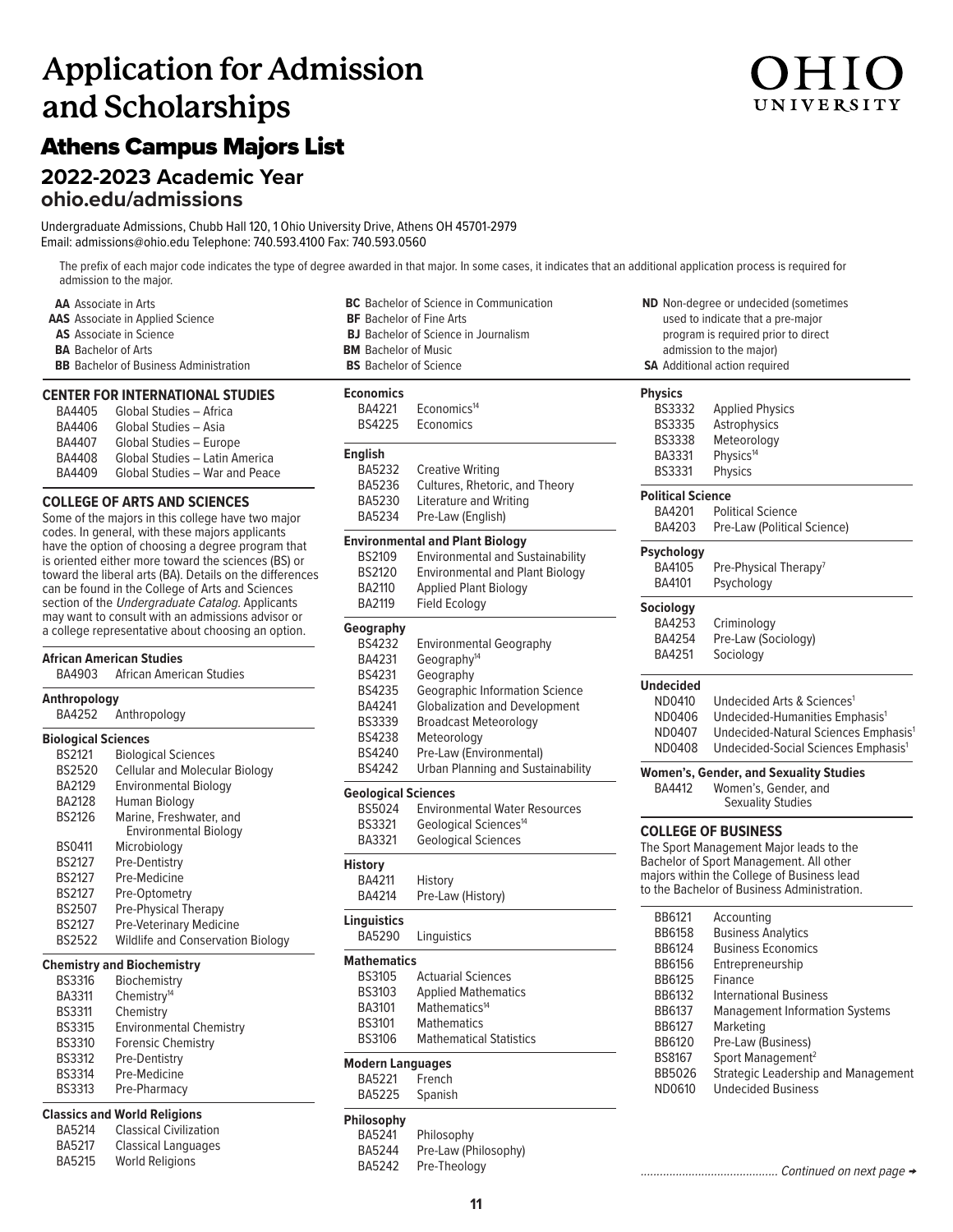### **COLLEGE OF FINE ARTS**

### **Art**

The following codes lead to a Bachelor of Arts. These are direct entry programs that do not require a portfolio review.

| <b>BA5050</b> | Studio Art <sup>3</sup>  |
|---------------|--------------------------|
| <b>BA5149</b> | Art History <sup>3</sup> |

The following codes lead to a Bachelor of Fine Arts and require a successful portfolio review

|               | and require a succession portions review. |
|---------------|-------------------------------------------|
| BF6321        | Graphic Design <sup>1,22</sup>            |
| BF5198        | Interior Architecture <sup>1,22</sup>     |
| BF5051        | Studio Art <sup>1,8,22</sup>              |
|               | Concentrations:                           |
|               | Ceramics                                  |
|               | Painting + Drawing                        |
|               | Photography + Integrated Media            |
|               | Printmaking                               |
|               | Sculpture + Expanded Practice             |
| <b>BF5057</b> | Studio Art - Art Therapy <sup>1,22</sup>  |
|               |                                           |

### **Dance**

Auditions are required for all students for admission to any dance major.

The following code leads to a Bachelor of Arts in dance and requires a successful audition: BA5150 Dance3,4

The following code leads to a Bachelor of Fine Arts degree and requires a successful audition: BF5154 Performance and Choreography<sup>4,22</sup>

### **Film**

The following code leads to a Bachelor of Fine Arts and requires additional application materials:<br>BF5155  $\qquad$  Film<sup>1:22</sup> **BF5155** 

### **Interdisciplinary Arts**

The following code leads to a Bachelor of Fine Arts. This is a direct entry program that does not require an audition, interview, or portfolio review.

BF6328 Interdisciplinary Arts<sup>22</sup>

### **Music**

Auditions are required for all students for admission to any music major.

The following code leads to a Bachelor of Arts in music and requires a successful audition: BA5195 Music<sup>3</sup>

The following codes lead to a Bachelor of Music degree and require a successful entry-level audition:

| BM5053        | Instrumental Performance <sup>4,5</sup> |
|---------------|-----------------------------------------|
| <b>BM5007</b> | Instrumental Performance -              |
|               | <b>Contemporary Music and</b>           |
|               | Digital Instruments <sup>4,5</sup>      |
| BM5105        | Music Composition <sup>4,5</sup>        |
| <b>BM5106</b> | Music Education                         |
|               | Choral Emphasis <sup>4,5</sup>          |
| <b>BM5107</b> | Music Education                         |
|               | Instrumental Emphasis <sup>4,5</sup>    |
| <b>BM5115</b> | Music Therapy <sup>4,5</sup>            |
| BM5102        | Organ Performance <sup>4,5</sup>        |
| BM5104        | Piano Pedagogy <sup>4,5</sup>           |
| BM5100        | Piano Performance <sup>4,5</sup>        |
| <b>BM5101</b> | Voice Performance <sup>4,5</sup>        |
|               |                                         |

### **Theater**

The following code leads to a Bachelor of Arts. This is a direct entry program that does not require an audition, interview, or portfolio review.

BA5194 Theater<sup>3</sup>

The following codes lead to a Bachelor of Fine Arts and require a successful audition, interview, and/or portfolio review:<br>BF5158 Pla Playwriting<sup>1,6,22</sup> BF5162 Production Design and Technology<sup>1, 6,22</sup> BF5168 Stage Management<sup>6,22</sup><br>BF5048 Theater Performance: Theater Performance: Acting<sup>4,22</sup> BF5049 Theater Performance: Musical Theater<sup>4,22</sup>

### **COLLEGE OF HEALTH SCIENCES AND PROFESSIONS**

| <b>Applied Health Sciences and Wellness</b> |                                     |  |
|---------------------------------------------|-------------------------------------|--|
| <b>BS6470</b>                               | <b>Applied Nutrition</b>            |  |
| <b>BS8122</b>                               | <b>Exercise Physiology</b>          |  |
| <b>BS8178</b>                               | <b>Exercise Physiology</b>          |  |
|                                             | Pre-Athletic Training <sup>20</sup> |  |
| <b>BS8171</b>                               | <b>Exercise Physiology</b>          |  |
|                                             | Pre-Physical Therapy <sup>7</sup>   |  |
| <b>RS6474</b>                               | <b>Nutrition Science</b>            |  |

### **Nursing**

This four-year program leads to the Bachelor of Science in Nursing degree (BSN) for students seeking initial licensure as a registered nurse (RN). Eligible freshmen are admitted to Pre-Nursing. ND1220 Pre-Nursing<sup>12</sup>

| BS5327                          | <b>Rehabilitation and Communication Sciences</b><br><b>Communication Sciences</b><br>and Disorders |  |
|---------------------------------|----------------------------------------------------------------------------------------------------|--|
| <b>Social and Public Health</b> |                                                                                                    |  |
| <b>BS6468</b>                   | Child and Family Studies                                                                           |  |
| <b>BS8100</b>                   | <b>Community and Public Health</b>                                                                 |  |
| BS6260                          | <b>Environmental Health Science</b>                                                                |  |
| <b>BS8119</b>                   | <b>Health Services Administration</b>                                                              |  |
| <b>Social Work</b>              |                                                                                                    |  |
| ND6603                          | Pre-Social Work <sup>9,10</sup>                                                                    |  |
| .                               |                                                                                                    |  |

**Undecided** ND0210 Undecided Health Sciences & Professions

**HONORS TUTORIAL COLLEGE**

The Honors Tutorial College offers a nationally distinctive undergraduate education based on the British tutorial model developed at Oxford and Cambridge universities. Applicants must complete the HTC application supplement.

| BB1926        | Accounting <sup>11</sup>               |
|---------------|----------------------------------------|
| BS1949        | <b>Advanced Computing</b>              |
| BA1934        | Anthropology                           |
| BA1935        | Art History                            |
| BS1931        | Astrophysics                           |
| BS1902        | <b>Biological Sciences</b>             |
| BB1926        | Business Administration <sup>11</sup>  |
| BB1926        | Business Economics <sup>11</sup>       |
| BS1904        | Biochemistry <sup>23</sup>             |
| BA1932        | Classics                               |
| BC1918        | <b>Communication Studies</b>           |
| BF1906        | Dance $4,22$                           |
| <b>BS1910</b> | Economics                              |
| BS1925        | Engineering Physics <sup>13</sup>      |
| <b>BA1916</b> | English                                |
| BB1926        | Entrepreneurship <sup>11</sup>         |
| BS1901        | <b>Environmental and Plant Biology</b> |
| BA1942        | Environmental Studies <sup>13</sup>    |
| BF1924        | Film <sup>1,22</sup>                   |
| BS1904        | Forensic Chemistry <sup>23</sup>       |
|               |                                        |

| BA1944<br>BS1948 | Geography<br><b>Geological Sciences</b>                     |
|------------------|-------------------------------------------------------------|
| BA1909           |                                                             |
| BB1926           | History<br>International Business <sup>11</sup>             |
|                  | Journalism                                                  |
| BJ1923           |                                                             |
| BB1926           | <b>Management and Strategic</b><br>Leadership <sup>11</sup> |
| BB1926           | Management Information Systems <sup>11</sup>                |
| <b>BB1926</b>    | Marketing <sup>11</sup>                                     |
| BS1903           | <b>Mathematics</b>                                          |
| BC1920           | Media Arts & Studies                                        |
| BA1938           | $M$ usic $3,4,14$                                           |
| BS1937           | Neuroscience <sup>13</sup>                                  |
| <b>BA1917</b>    | Philosophy                                                  |
| BS1905           | <b>Physics</b>                                              |
| BA1908           | <b>Political Science</b>                                    |
| BA1930           | Social Work                                                 |
| <b>BA1912</b>    | Sociology                                                   |
| BB1926           | Strategic Leadership and                                    |
|                  | Management <sup>11</sup>                                    |
| BF1940           | Studio Art <sup>1,22</sup>                                  |
| BA1939           | Studio Art <sup>3,14</sup>                                  |
| BF1913           | Theater $22,24$                                             |
| BA1913           | Theater $3,14$                                              |
| <b>BS1946</b>    | Translational Health-Nutrition <sup>13</sup>                |
| <b>BS1947</b>    | Translational Health-Exercise                               |
|                  | Physiology <sup>13</sup>                                    |
|                  |                                                             |

### **PATTON COLLEGE OF EDUCATION**

### **Adolescent to Young Adult (Secondary)**

|               | <b>Huvicscom to Tourig Huuit (Sccomuary)</b>     |
|---------------|--------------------------------------------------|
| <b>BS6314</b> | l ife Science                                    |
| <b>BS6315</b> | Earth Science                                    |
| BS6306        | <b>Integrated Language Arts</b>                  |
| BS6307        | <b>Integrated Mathematics</b>                    |
| BS6309        | <b>Integrated Science</b>                        |
| <b>BS6308</b> | <b>Integrated Social Studies</b>                 |
| <b>BS6397</b> | <b>Physical Science-Chemistry</b>                |
| BS6396        | <b>Physical Science-Physics</b>                  |
| <b>BS6395</b> | <b>Physical Science-Physics</b><br>and Chemistry |
|               |                                                  |

### **Early Childhood and Elementary**

ND8929 Pre-Early Childhood & Elementary Education<sup>12</sup>

|                           | <b>Human and Consumer Sciences</b>                                             |
|---------------------------|--------------------------------------------------------------------------------|
| <b>BS6418</b>             | <b>Customer Service Leadership</b>                                             |
| BS6375                    | <b>Family and Consumer Sciences</b><br><b>Education - Community Leadership</b> |
| BS6370                    | <b>Family and Consumer Sciences</b><br><b>Education - Teaching</b>             |
| BS6361                    | Restaurant, Hotel, and Tourism                                                 |
| BS6380                    | Retail and Fashion Merchandising                                               |
| <b>Middle Childhood</b>   |                                                                                |
| BS6180                    | Language Arts and Mathematics                                                  |
| BS6179                    | Language Arts and Science                                                      |
| <b>BS6178</b>             | Language Arts and Social Studies                                               |
| <b>BS6177</b>             | Mathematics and Science                                                        |
| BS6175                    | <b>Mathematics and Social Studies</b>                                          |
| <b>BS6176</b>             | Science and Social Studies                                                     |
| <b>Multi-Age Programs</b> |                                                                                |
| BS5012                    | <b>French Education</b>                                                        |
| <b>BS5024</b>             | <b>Spanish Education</b>                                                       |
|                           | Recreation and Sport Pedagogy                                                  |

| BS8176        | <b>Outdoor Recreation and Education</b>         |
|---------------|-------------------------------------------------|
| <b>BS8169</b> | <b>Physical Activity and Sport Coaching</b>     |
| ND8926        | Pre-Health and Physical Education <sup>15</sup> |

BS8177 Recreation Management